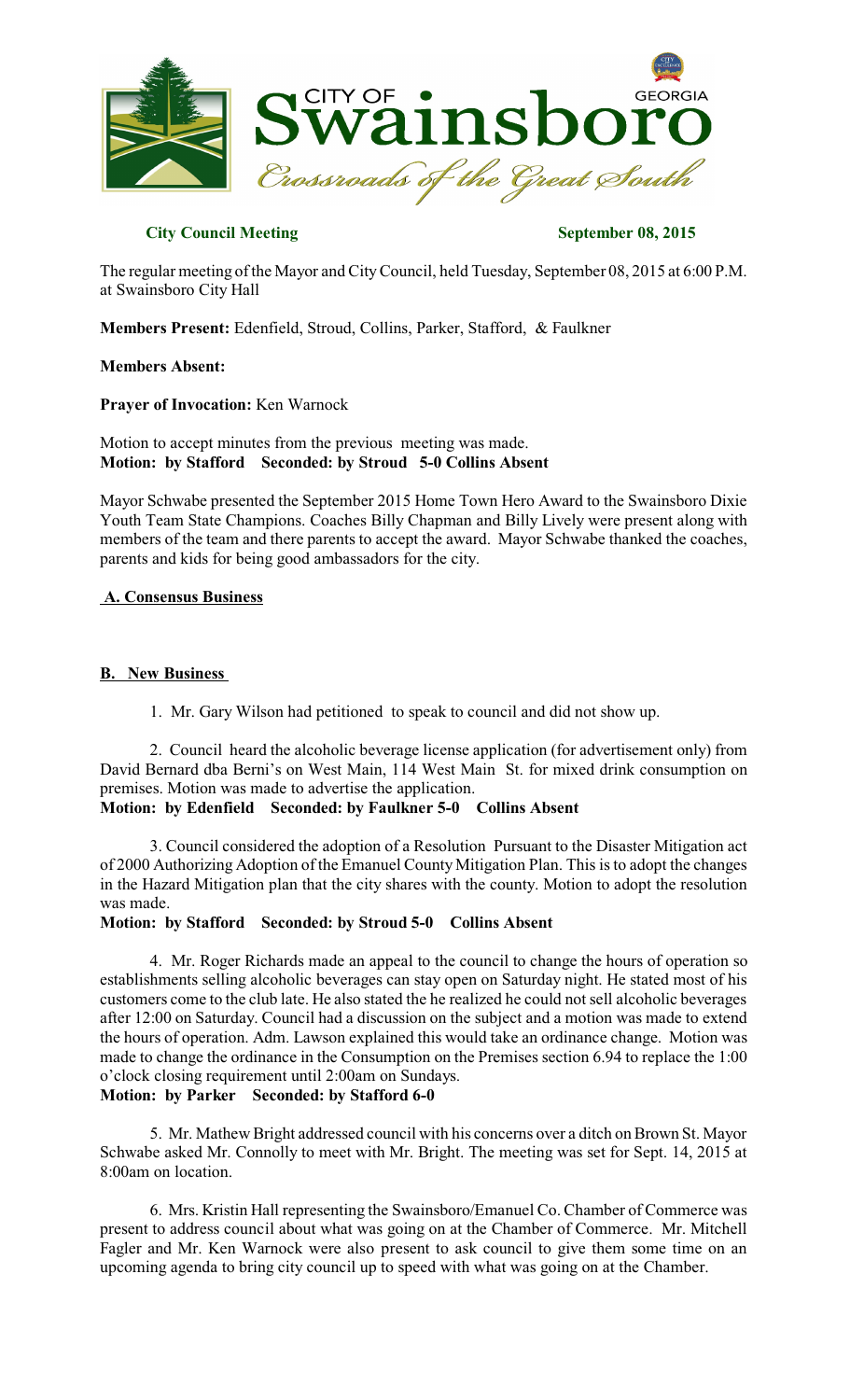# **C. Old Business**

1. Council considered the alcoholic beverage license application from Prakash Patel dba S & P Food Mart, 350 East Main St. for beer and wine package only. Mayor Schwabe called for a Public Hearing asking if anyone was present to speak for or against the application. No one responded. Motion was made to grant the application.

**Motion: by Stafford Seconded: by Edenfield 6-0**

# **D. Committee Reports**

Police: Councilperson Stafford announced the resignation of Officer Matt Davis and the city would be advertising to fill that position.

Police Chief Ellison spoke about the troubles in the Williams St. area and that the Police Dept was well aware of what they were. Mayor Schwabe suggested that the city needed the help of the neighborhood to come together to support the effort of the city.

**Public Works**: Councilperson Parker presented a list of items that needed to be surplused and sold by the city. No one objected

Councilperson Parker presented a bid for the repairs on the leaf machine. The cost of the repairs totaled \$2705.00. Motion was made to approve the expense.

# **Motion: by Parker Seconded: by Stafford 6-0**

Councilperson Parker suggested that three streets in Ward 5 be paved, Green St, William Roundtree, and Mitchell St.

**Fire:** Councilperson Collins presented August Fire Report.

Fire Chief Strobridge reported that the city had received an All Hazards Grant from the State of Georgia in the amount of \$33,229.00. This would be used to upgrade and purchase new equipment for our Hazmat Squad.

**Recreation**: Councilperson Faulkner reported everything routine.

The Splash in Sports was a big success this year and would be closed for the winter. Private parties can still be booked through the Recreation Dept.

Council gave some suggestions for additional activities to explore at the Recreation Department as follows; A skate board park, a dog walking park, transportation for the students at EGSC.

**Airport:** No Report

**Executive**: No Report

**Water & WW**: Councilperson Edenfield reported that CH2M was working on our I in I problems.

# **Downtown Development**: No report

**Administrative:** No Report

 **Building Inspection:** No Report

 **Mayor:** Mayor Schwabe introduced an ordinance addressing the upkeep of structures as follows;

Ordinance requiring upkeep of structures within the city limit.

It shall be unlawful for any property owner or anyone having control over property within the city limit of Swainsboro to fail to maintain any structure upon that property in a clean, orderly, and presentable fashion that does not degrade or negatively impact the visual character of the neighborhood or surrounding buildings. It shall be the judgement of the building inspectorto determine when any structure is in violation. When it appears that a structure is in violation, the building inspector shall notify the Chief of Police who shall notify the property owner, in writing. The property owner shall then have 45 days to bring the structure into compliance as directed by the building inspector. Failing this, a citation will be issued requiring the property owner to appear in Municipal Court and be subject to possible fine and or imprisonment.

Motion was made to present this ordinance pending examination by the city attorney and being presented in final form at the next council meeting.